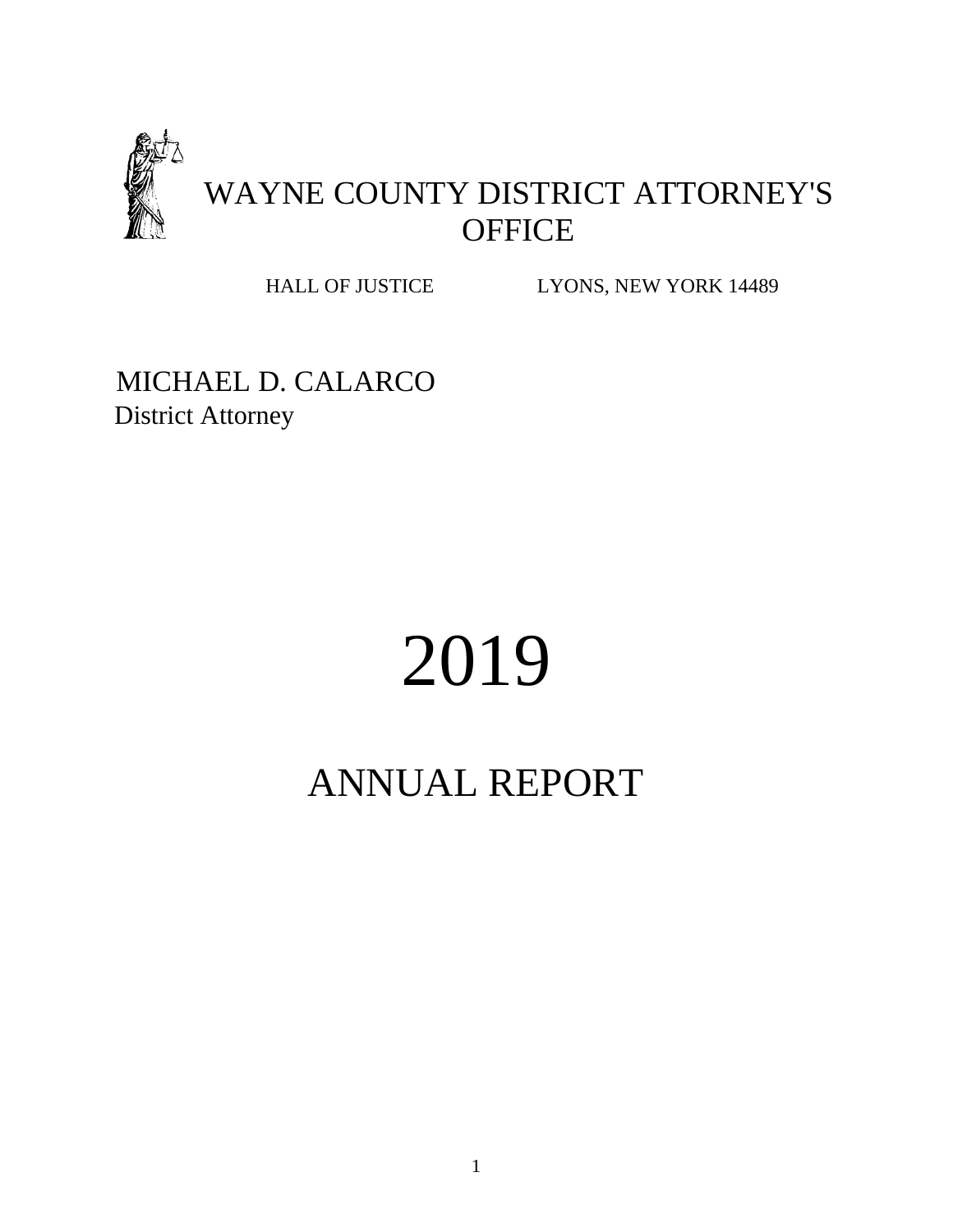## **DISTRICT ATTORNEY'S 2020 (2019) ANNUAL REPORT**

# **STAFF**

District Attorney and three full-time Assistant District Attorneys handling felony prosecution in the Grand Jury and County Court. One full time ADA has resigned. That position remains vacant.

Currently Two part-time Assistant District Attorneys and my full time staff including myself are handling misdemeanor, vehicle and traffic and petty offenses in the County's 28 Town and Village justice courts. One part time ADA position remains unfilled. The Board has approved converting a part time position to a full time position. Through January  $31<sup>st</sup>$  of this year, there have been 1378 cases in Justice courts. This number is based on 17 of 28 Courts providing reports.

Two confidential secretaries, a clerk typist, a victim-witness coordinator and a part-time criminal investigator.

# **PROSECUTIONS**

The part-time Assistant District Attorneys prosecuted approximately 431 misdemeanor crimes through June in justice court, as well as traffic and petty offenses in 2019. The total number of DMV and petty offenses is not yet available. There were over 17000.00 of these offenses in 2018.

The full-time Assistant District Attorneys reviewed all felony arrests that totaled 208 through June. There were 168 Felony indictments and SCI combined. That exceeds through the third quarter of 2018 where there were 132 Indictments and SCI's resolved. These numbers reflect only 55% of courts reporting statistics through November of 2019. While the overall numbers may end up being down, violent felony offenses have almost doubled.

168 FELONY INDICTMENTS AND SUPERIOR COURT INFORMATIONS were completed in 2019.

Based on statistics from 2018 our conviction rates are up across the board. I believe this is based on a change in policy for my office from previous years. In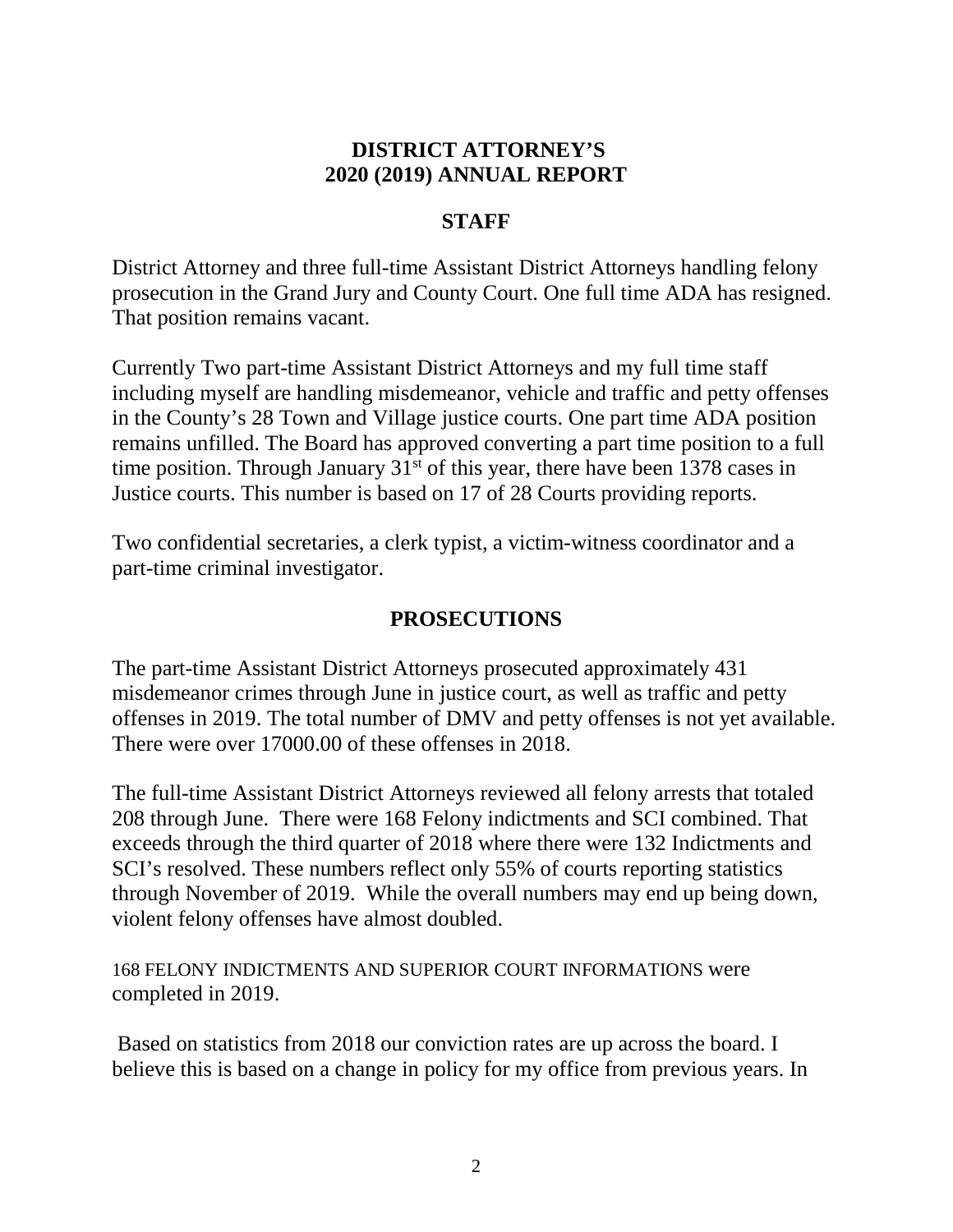addition, I believe my hiring of younger and more talented prosecutors has contributed greatly to this.

In 2019, the last of the Homicide cases were resolved. I can proudly say that all the Homicides ended up with convictions either by plea or trial. All of these resulted in long prison sentences being handed down.

In 2019, I conducted visits to every Justice Court except 1 which I will visit in April. I received positive feedback from every Court.

In 2020, I am planning on meeting with every School Superintendent of every district in the County.

# **BUDGET**

\$1,059,291.00 annual budget for 2019. \$1,132,712.00 annual budget for 2020. This figure is projected as I have requested amendments due to personnel changes. This includes \$130.686.00 of revenues including

\$ 40,147.00 State Aid to Prosecution grant and \$72,189 District Attorney salary reimbursement for 2020.

Michael D. Calarco District Attorney District Attorney's Office Wayne County, New York

Hall of Justice 54 Broad Street Lyons, New York 14489 Phone: (315)946-5905 Fax: (315)946-5911

# ASSISTANT DISTRICT ATTORNEYS FULL TIME

- Christine Callanan, 1st Asst. County Court
- Scott Kadien County Court
- Matt Tantillo County Court
- 
- Tracey Fox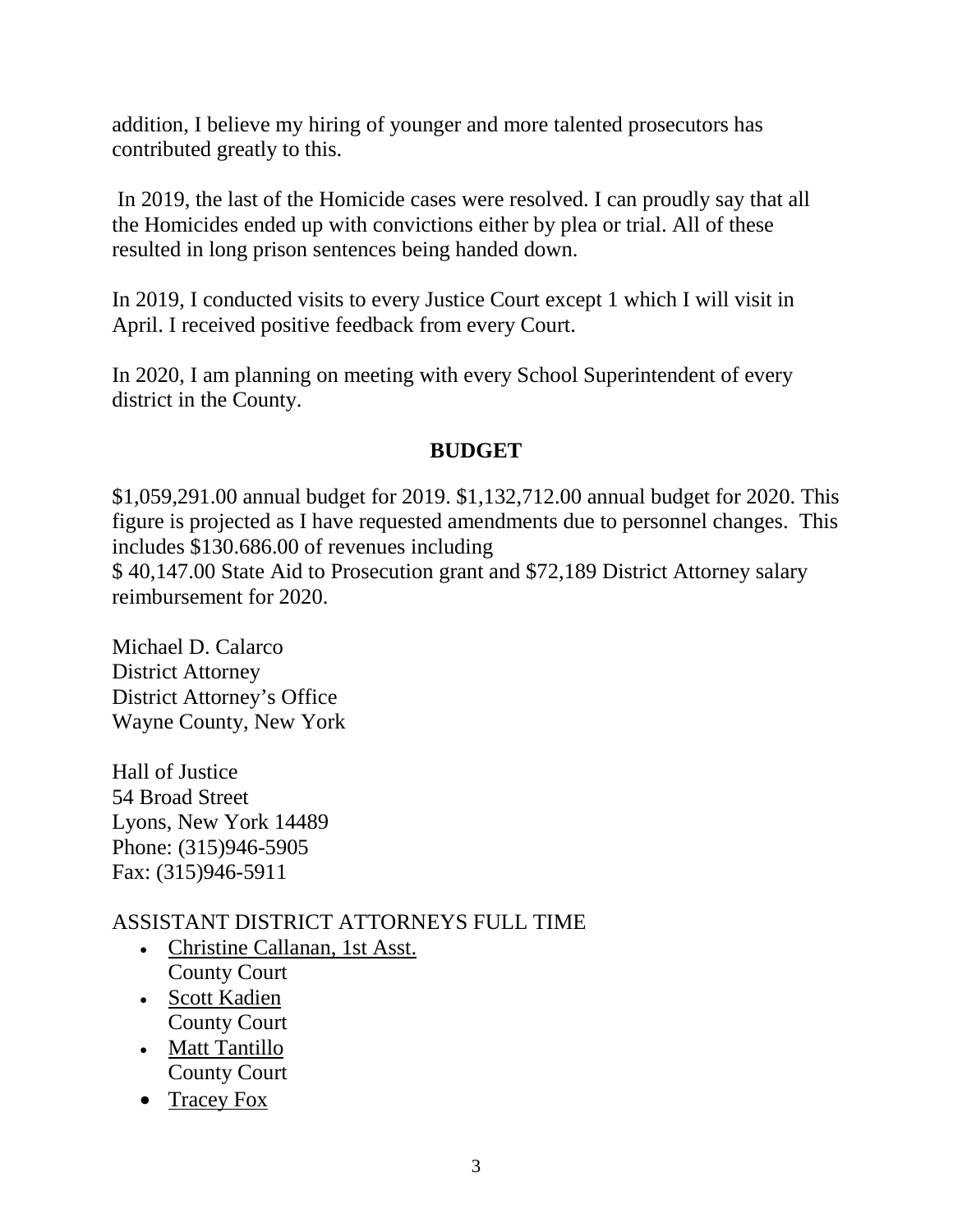#### JUSTICE COURTS

| ARCADIA                | <b>JUDGE WILLIAMS</b>           |
|------------------------|---------------------------------|
| ARCADIA                | <b>JUDGE MILLER</b>             |
| NEWARK VILLAGE         | JUDGE MILLER                    |
| <b>WOLCOTT TOWN</b>    | <b>JUDGE KRASUCKI/LACHNICHT</b> |
| <b>WOLCOTT VILLAGE</b> | JUDGE KRASUCKI/WACHTMAN         |
| SAVANNAH               | <b>JUDGE SLOAN/TENEYCK</b>      |
|                        |                                 |

#### PART TIME ADA'S

#### TBD

| LYONS TOWN         | <b>JUDGE DESAIN</b>      |
|--------------------|--------------------------|
| ONTARIO            | <b>JUDGE BENEDICT</b>    |
| SODUS TOWN         | <b>JUDGE PUTNAM</b>      |
| WALWORTH           | <b>JUDGE YOUNG</b>       |
| WILLIAMSON         | <b>JUDGE STRITZEL</b>    |
| PALMYRA            | JUDGE ABBOTT             |
| WILLIAMSON         | <b>JUDGE VANNOSTRAND</b> |
| <b>MARION TOWN</b> | <b>JUDGE BONAFEDE</b>    |
|                    |                          |

TBD

| GALEN          | <b>JUDGE'S HEALD/CARR</b>     |
|----------------|-------------------------------|
| <b>ROSE</b>    | JUDGE'S VANHANEHAN/HOPKINS    |
| SAVANNAH       | JUDGE SLOAN                   |
| <b>BUTLER</b>  | <b>JUDGE'S STONE/HARPER</b>   |
| <b>HURON</b>   | <b>JUDGE'S WACHTMAN/URBAN</b> |
| <b>ONTARIO</b> | <b>JUDGE SUCHER</b>           |
|                |                               |

#### <u>KEITH LORD</u>

| <b>JUDGE BENDER</b>     |
|-------------------------|
| <b>JUDGE RODMAN</b>     |
| <b>JUDGE FRATANGELO</b> |
| <b>JUDGE HARTWELL</b>   |
| <b>JUDGE MAJCHRZAK</b>  |
| <b>JUDGE DESAIN</b>     |
| <b>JUDGE BONEFEDE</b>   |
| <b>JUDGE YOUNG</b>      |
|                         |

- These assignments will change with the addition of the 5<sup>th</sup> full time ADA.
- Full time staff is covering the open Justice Courts at this time.

# **2019 Victim/Witness Services Statistics:**

See attached report.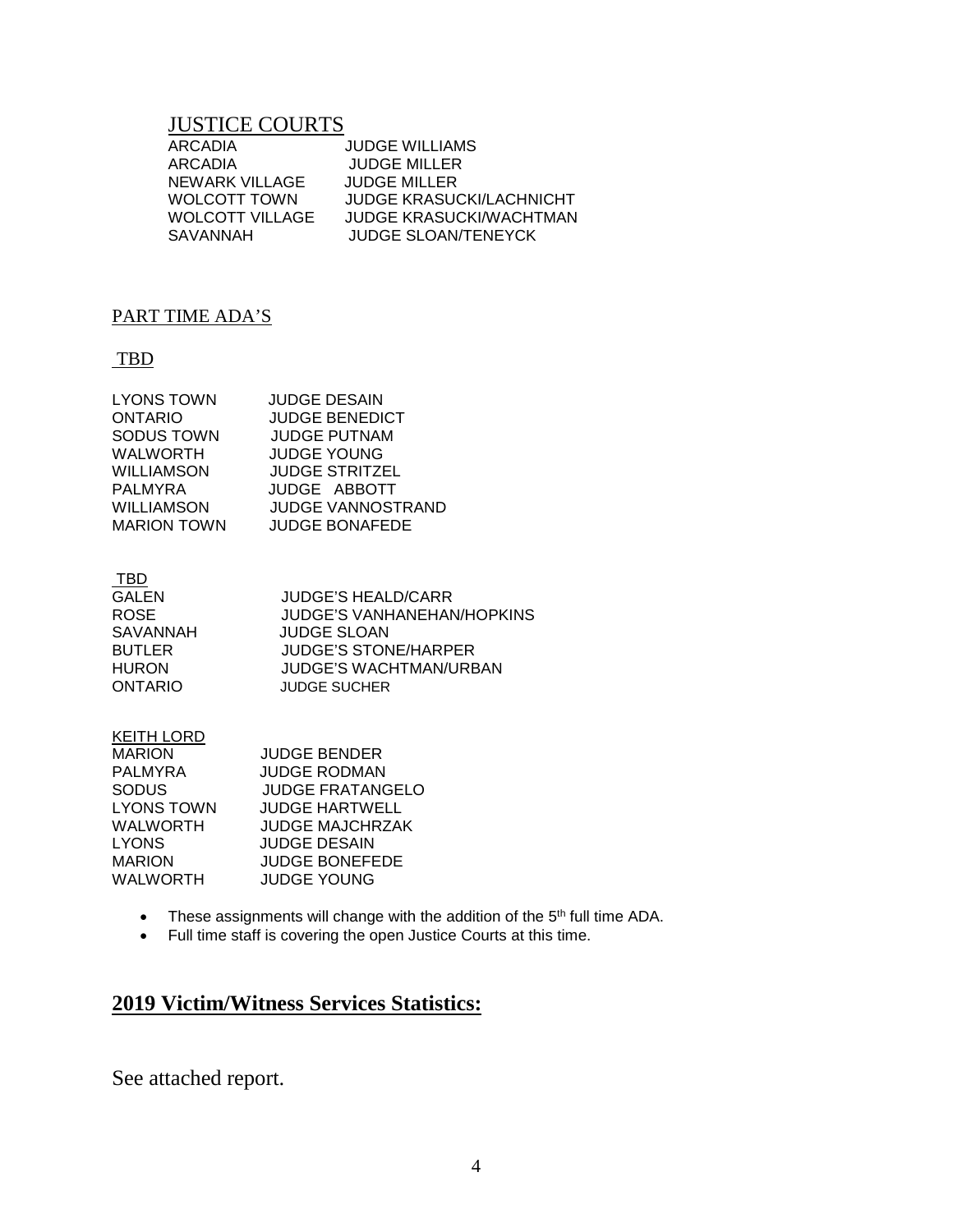Respectfully Submitted,

# Michael D. Calarco

Michael D. Calarco, DA.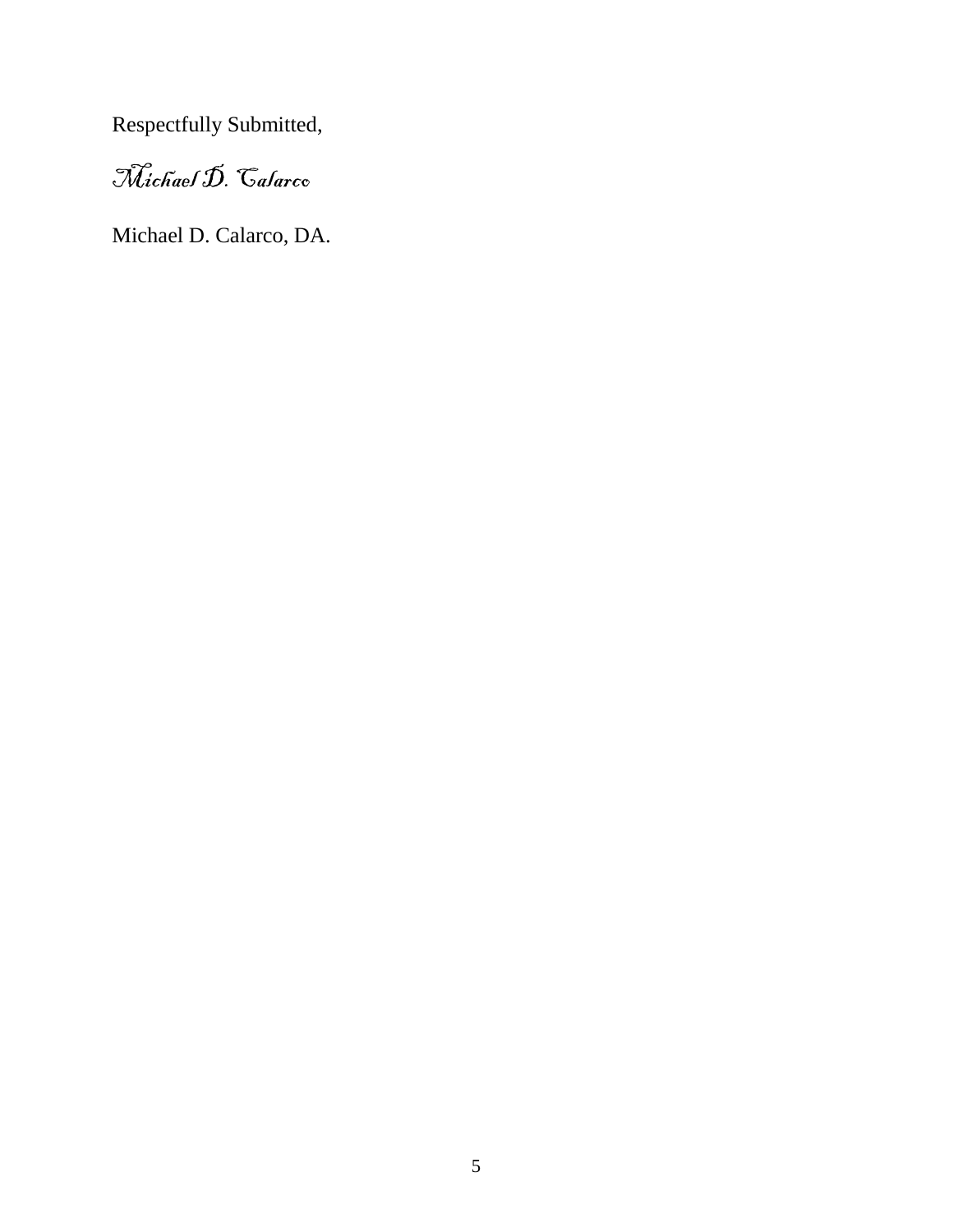# **Victim/Witness Services Wayne County District Attorney's Office 2019 Annual Report**

#### **A. Staffing:** One fulltime employee

One volunteer, approximately 12 hours per month from January to June 2019

#### **B. Outcomes of current program:**

- Prepare and process reimbursement claims for crime-related expenses through **OVS**
- Coordinate victim access to prosecutors and the courts
- Prepare victims for grand jury and court appearances
- Court and trial accompaniment
- Promote enhanced and informed decision-making for victims
- Support awareness of the criminal justice system and processes, victims' rights and options
- Connect victims with community supports and services
- Provide emotional support to and decrease anxiety of victims
- Promote crisis awareness and prevention strategies to victims
- Direct program feedback from victims to appropriate agencies and individuals
- Maintain electronic and paper files
- Prepare and submit period reports to funding agents and local administration

#### **C. Total Victims Served:**

- Yearly total: 339 victims with more than 2100 contacts
- Monthly average: 64 victims

#### **D. Victim Demographics:**

| Gender:      |     | Age $0-12$   | 15  |
|--------------|-----|--------------|-----|
| Male         | 78  | Age 13-17    | 18  |
| Female       | 218 | Age 18-24    | 29  |
| Not Reported | 43  | Age 25-59    | 174 |
|              |     | Age $60+$    | 25  |
|              |     | Not Reported | 94  |

#### **Age at time of Crime:**

#### **E. Special Classification – self reported:**

- Deaf/Hard of Hearing 3
- Immigrants/Refugees 1
- $LGBTQ$  0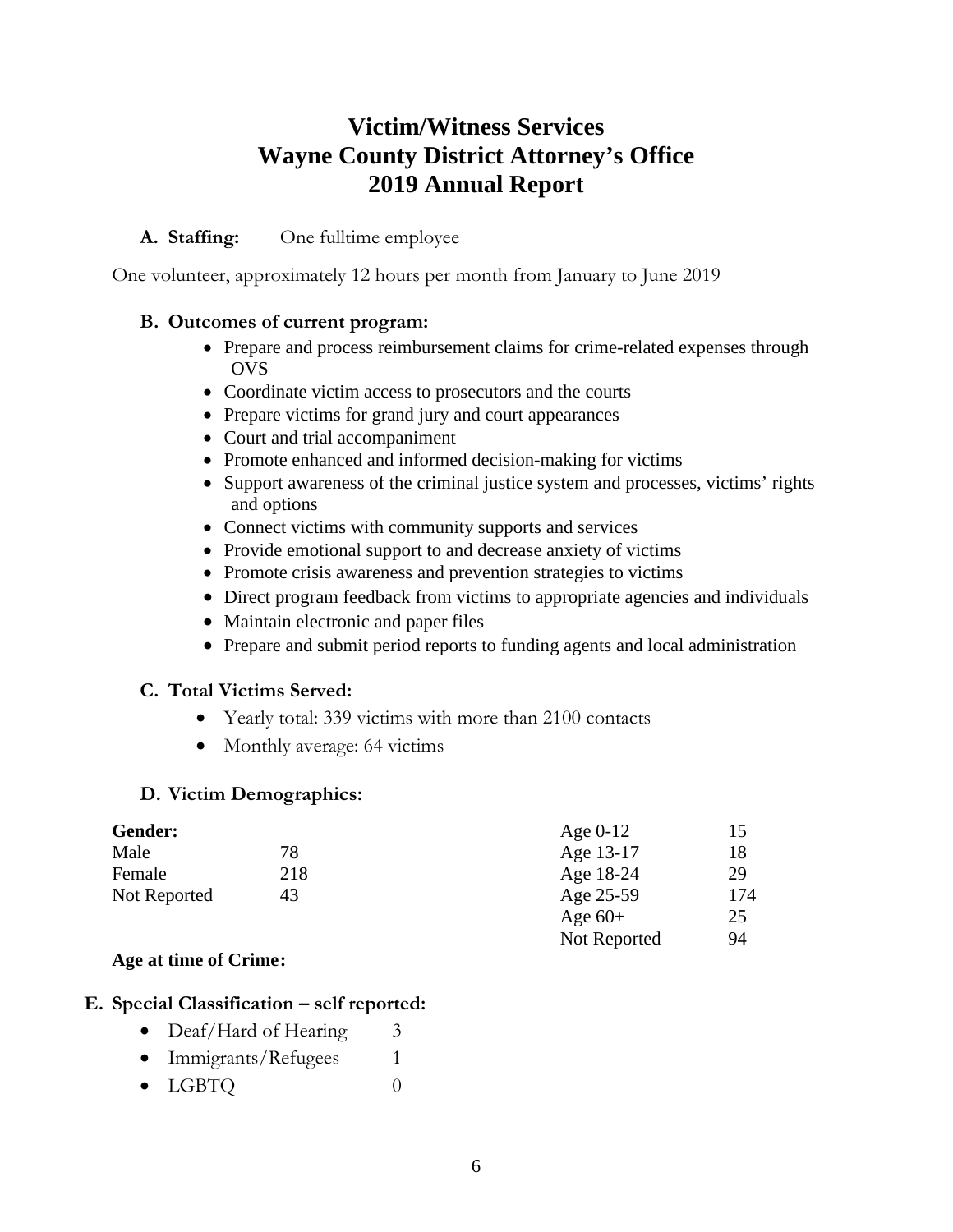- Veterans 3
- Victims with Disabilities 31
- Limited English Proficiency 1

## **F. Individuals who received Services by Victimization Type:**

| Adult physical assault         | 82 | Elder abuse/neglect              | 4   |
|--------------------------------|----|----------------------------------|-----|
| Adult sexual assault           | 13 | False imprisonment               | 2   |
| Adult sexually abused as child |    | Family violence                  | 127 |
| Arson                          |    | Identity theft/fraud             | 6   |
| <b>Bullying</b>                |    | Kidnapping-Non-custodial/adult 3 |     |
| <b>Burglary</b>                | 13 | Other vehicular                  | 10  |
| Child endangerment             | 42 | Reckless Endangerment            |     |
| Child physical abuse           | 19 | Robbery                          | 9   |
| Child pornography              | 4  | Stalking/harassment              | 62  |
| Child sexual abuse             | 64 | Survivors of homicide            | 25  |
| Criminal mischief              | 16 | <b>Teen Dating Violence</b>      | 6   |
| Criminal trespass              |    | Violation of court order         | 40  |
| DUI/DWI incidents              |    | Other                            | 59  |

#### **G. Service Objectives:**

- Assistance with OVS Applications *target of 7 victims served per month*
- Information and Referral *target of* 24 *victims served per month*
- Victim Rights Information/Follow-up *target of 77 times per month*
- Personal Advocacy *target of 22 times per month*
- Hotline/Crisis Counseling *target of* 60 *times per month*
- Individual Counseling *target of* 20 *times per month*
- Criminal Justice Advocacy *target of 90 times per month*

#### *H.* **Services Provided –** *see chart on page 3*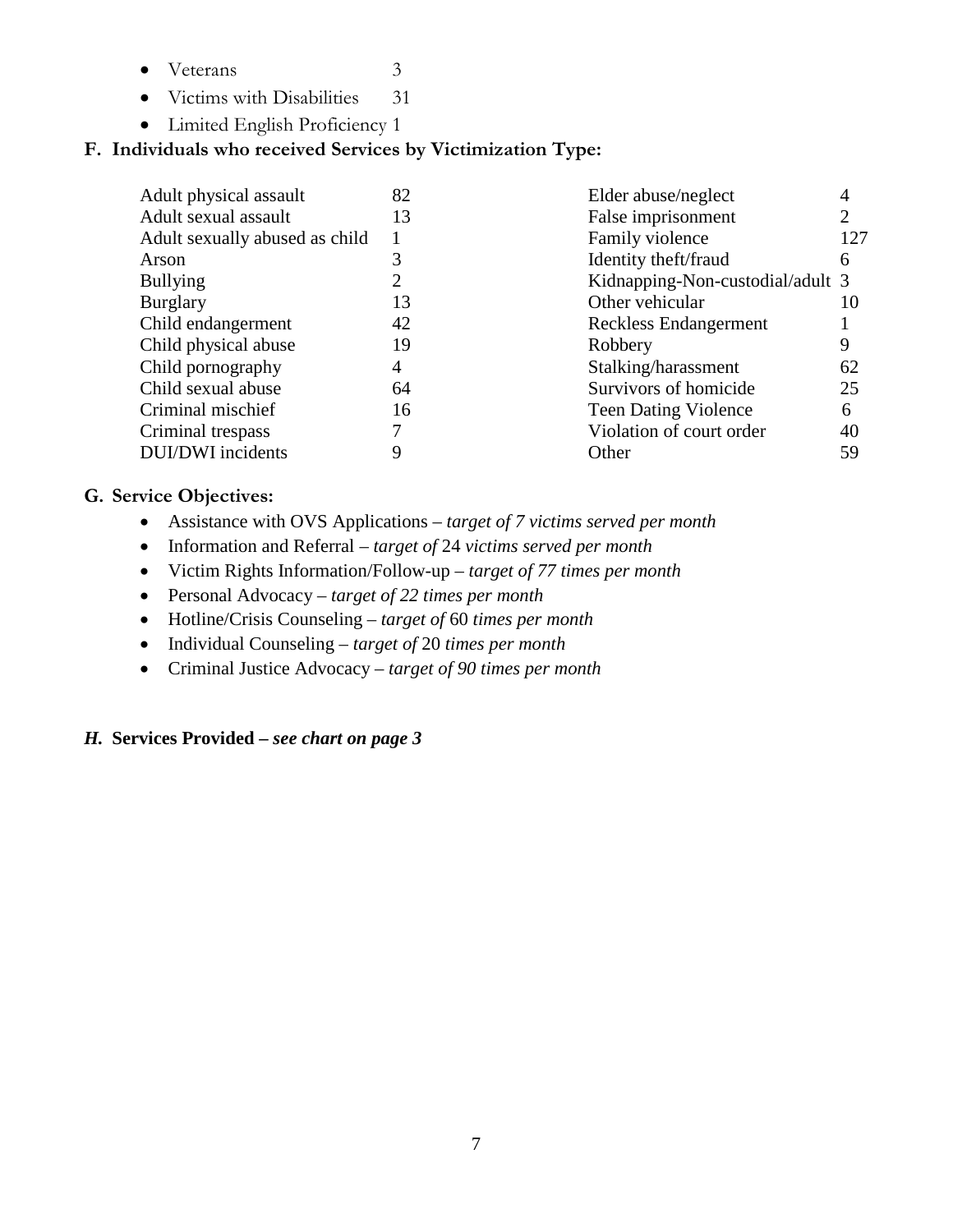|                                                                                                                     | Goal           | Jan | Feb            | Mar            | Apr | May | Jun          | Jul            | Aug | Sept           | Oct | <b>Nov</b>     | <b>Dec</b>   | <b>Monthly</b><br><b>Average</b> |
|---------------------------------------------------------------------------------------------------------------------|----------------|-----|----------------|----------------|-----|-----|--------------|----------------|-----|----------------|-----|----------------|--------------|----------------------------------|
| <b>Number of Clients</b><br><b>Served</b>                                                                           | $\overline{a}$ | 72  | 61             | 51             | 79  | 68  | 24           | $\overline{0}$ | 64  | 72             | 89  | 93             | 100          | 64                               |
| <b>Assistance with</b><br><b>OVS</b> Applications<br>and Compensation<br><b>Claim Information</b><br>(# of Clients) | $\overline{7}$ | 5   | $\overline{7}$ | $\overline{4}$ | 10  | 3   | $\mathbf{1}$ | $\overline{0}$ | 11  | $\overline{7}$ | 9   | $\overline{4}$ | $\mathbf{1}$ | 5                                |
| <b>Information and</b><br><b>Referral</b><br>(# of clients)                                                         | 24             | 46  | 44             | 33             | 56  | 52  | 17           | $\overline{0}$ | 40  | 46             | 49  | 59             | 53           | 41                               |
| Information/<br>Follow-up<br>(times provided)                                                                       | 77             | 77  | 84             | 86             | 133 | 214 | 23           | $\overline{0}$ | 91  | 93             | 118 | 126            | 143          | 99                               |
| <b>Personal Advocacy</b><br>(times provided)                                                                        | 22             | 16  | 42             | 29             | 35  | 47  | 12           | $\overline{0}$ | 32  | 26             | 10  | 5              | 14           | 22                               |
| Hotline/Crisis<br><b>Counseling</b><br>(times provided)                                                             | 60             | 47  | 68             | 49             | 96  | 59  | 19           | $\overline{0}$ | 62  | 70             | 72  | 83             | 71           | 58                               |
| <b>Individual</b><br><b>Counseling</b><br>(times provided)                                                          | 20             | 29  | 15             | 29             | 43  | 167 | 8            | $\mathbf{0}$   | 23  | 15             | 21  | 35             | 29           | 35                               |
| <b>Criminal Justice</b><br><b>Advocacy</b><br>(times provided)                                                      | 90             | 80  | 78             | 72             | 111 | 165 | 25           | $\overline{0}$ | 141 | 162            | 158 | 182            | 239          | 118                              |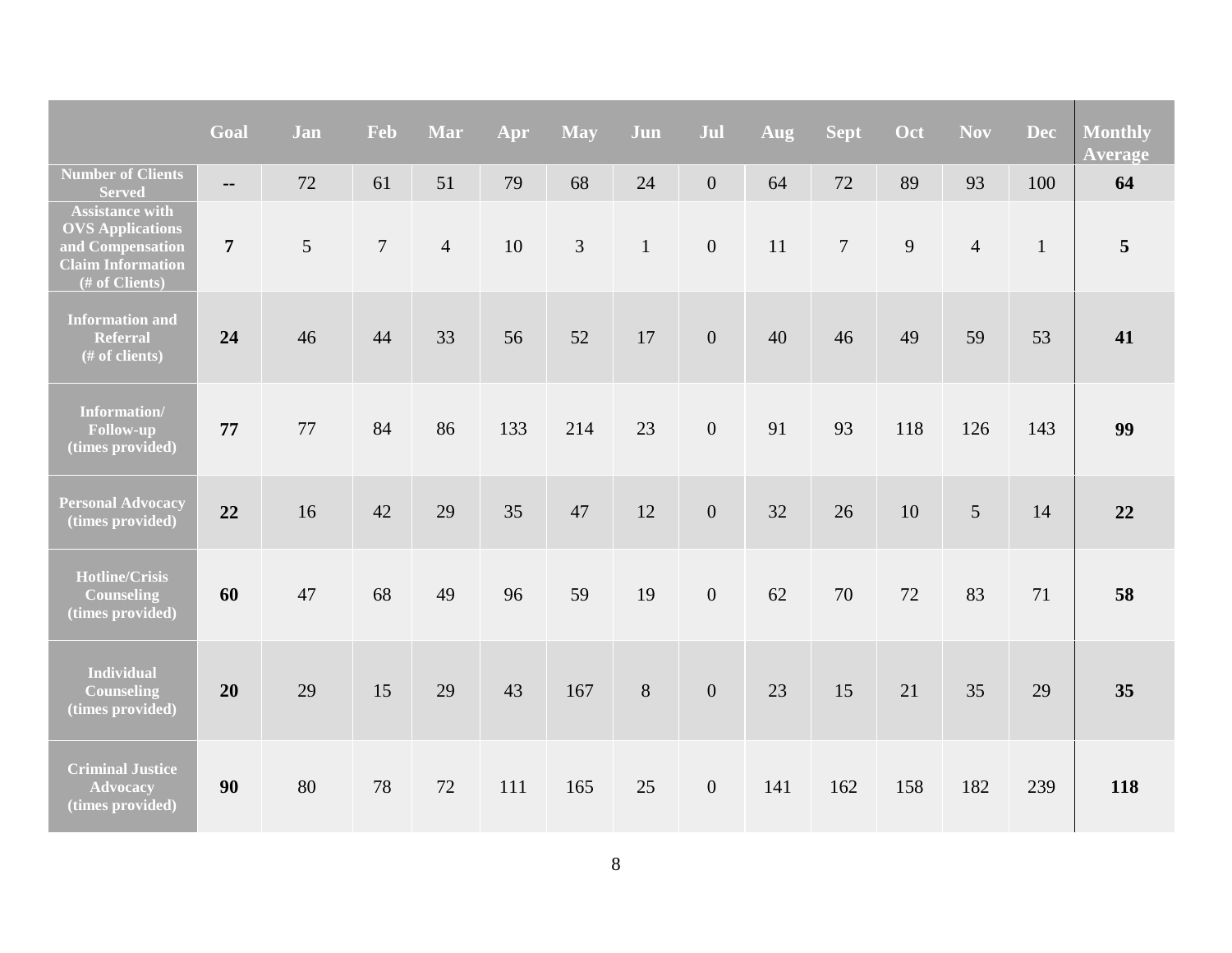#### **I. SWOT Analysis:**

# **Internal Factors**

## **Strengths**:

- Meeting and exceeding program goals and objectives
- Victim surveys report increased information and understanding of the criminal justice system and victim rights due to their interaction with victim services.

#### **Weaknesses:**

- Limited staffing one employee working in all functions including administrative, fiscal and direct service
- The only staff member left the position in June and the position was empty for several weeks.
- There is no one cross trained to meet the demands of the position
- Proximity to the District Attorney's main office in the Hall of Justice. Current location is not conducive with job demands, it hinders communication with prosecutors and is inconvenient for victims
- Unsecured office space creates a safety concern.
- Administrative duties take away time from direct service to victims

#### **External Factors**

#### **Strengths:**

- Office of Victim Services Funding stream is long standing
- Strong linkage with area agencies

#### **Threats:**

- Increasing administrative demands and directives from NYS Office of Victim Services regarding grant preparation and renewals, new fiscal and programmatic reporting requirements, newly required strategic planning, evaluation reports and desk audits.
- Bail reform act is likely to create increased workload as victims try to understand the new laws.

## **J. Desirable Program Expansion:**

- Add the support of a part-time Senior clerk typist
- Anticipated achievements with clerk position:
	- $\triangleright$  Increase the number of victims served
	- $\triangleright$  Increase number of services provided to victims of crime
	- $\triangleright$  Assist in serving clients in a timely manner